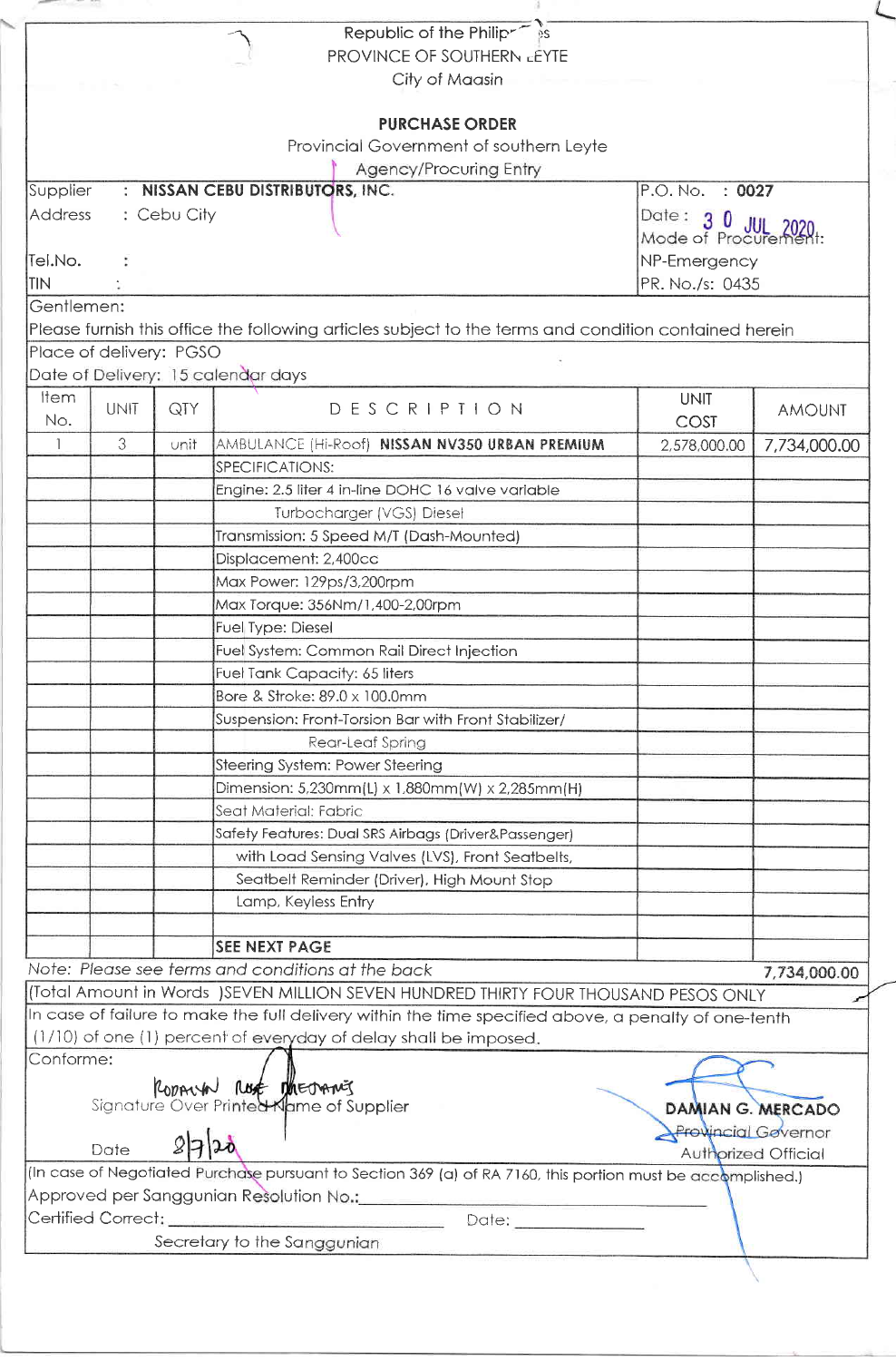|             |                               |      | Republic of the Philippin                                                                                   |                    |                            |  |  |
|-------------|-------------------------------|------|-------------------------------------------------------------------------------------------------------------|--------------------|----------------------------|--|--|
|             |                               |      | PROVINCE OF SOUTHERN LEYTE                                                                                  |                    |                            |  |  |
|             |                               |      | City of Maasin                                                                                              |                    |                            |  |  |
|             |                               |      |                                                                                                             |                    |                            |  |  |
|             |                               |      | <b>PURCHASE ORDER</b>                                                                                       |                    |                            |  |  |
|             |                               |      | Provincial Government of southern Leyte                                                                     |                    |                            |  |  |
|             |                               |      | Agency/Procuring Entry                                                                                      | P.O. No. : 0027    |                            |  |  |
| Supplier    |                               |      | : NISSAN CEBU DISTRIBUTORS, INC.                                                                            | Date: 3 0 JUL 2020 |                            |  |  |
|             | : Cebu City<br><b>Address</b> |      |                                                                                                             |                    | Mode of Procurement:       |  |  |
|             |                               |      |                                                                                                             | NP-Emergency       |                            |  |  |
| Tel.No.     |                               |      |                                                                                                             | PR. No./s: 0435    |                            |  |  |
| <b>TIN</b>  |                               |      |                                                                                                             |                    |                            |  |  |
| Gentlemen:  |                               |      |                                                                                                             |                    |                            |  |  |
|             |                               |      | Please furnish this office the following articles subject to the terms and condition contained herein       |                    |                            |  |  |
|             | Place of delivery: PGSO       |      |                                                                                                             |                    |                            |  |  |
|             |                               |      | Date of Delivery: 15 calendar days                                                                          |                    |                            |  |  |
| <b>Item</b> | <b>UNIT</b>                   | QTY  | DESCRIPTION                                                                                                 | <b>UNIT</b>        | <b>AMOUNT</b>              |  |  |
| No.         |                               |      |                                                                                                             | COST               |                            |  |  |
|             |                               |      | RESCUE AMBULANCE KIT FEATURES:                                                                              |                    |                            |  |  |
|             |                               |      | 1. Ambulance Collapsible Stretcher (4 wheels) with                                                          |                    |                            |  |  |
|             |                               |      | rails, foam cushion and patient safety belt                                                                 |                    |                            |  |  |
|             |                               |      | 2. Red & Blue lens combination LED Top Light with                                                           |                    |                            |  |  |
|             |                               |      | Siren & PA System with handheld microphone                                                                  |                    |                            |  |  |
|             |                               |      | <b>CONSUMABLES:</b>                                                                                         |                    |                            |  |  |
|             |                               |      | 1. Oxygen Tank with Content & Holder                                                                        |                    |                            |  |  |
|             |                               |      | 2. Oxygen Tank Regulator with Gauge & Humidifier set                                                        |                    |                            |  |  |
|             |                               |      | 3. Fire Extinguisher with content, holder & wall mounted                                                    |                    |                            |  |  |
|             |                               |      | 4. First Aide Kit                                                                                           |                    |                            |  |  |
|             |                               |      | 5. Wall-mounted BP Apparatus (Aneroid Type)                                                                 |                    |                            |  |  |
|             |                               |      | 6. Standard Stethoscope                                                                                     |                    |                            |  |  |
|             |                               |      | 7. Ambug Resuscitator - adult & pedia combination                                                           |                    |                            |  |  |
|             |                               |      | 8. Spine Bag                                                                                                |                    |                            |  |  |
|             |                               |      | <b>OTHERS:</b>                                                                                              |                    |                            |  |  |
|             |                               |      | 1. Fabricated Steel Medicine Cabinet with Flexi Glass                                                       |                    |                            |  |  |
|             |                               |      | cover                                                                                                       |                    |                            |  |  |
|             |                               |      | 2. Divider with sliding window (separating the driver                                                       |                    |                            |  |  |
|             |                               |      | & rear passenger)                                                                                           |                    |                            |  |  |
|             |                               |      | 3. Side passenger bench with backrest, seatbelt, &                                                          |                    |                            |  |  |
|             |                               |      | compartment                                                                                                 |                    |                            |  |  |
|             |                               |      | 4. Flourescent/Dome Lights                                                                                  |                    |                            |  |  |
|             |                               |      | <b>SEE NEXT PAGE</b>                                                                                        |                    |                            |  |  |
|             |                               |      | Note: Please see terms and conditions at the back                                                           |                    |                            |  |  |
|             | (Total Amount in Words        |      |                                                                                                             |                    |                            |  |  |
|             |                               |      | In case of failure to make the full delivery within the time specified above, a penalty of one-tenth        |                    |                            |  |  |
|             |                               |      | (1/10) of one (1) percent of everyday of delay shall be imposed.                                            |                    |                            |  |  |
| Conforme:   |                               |      |                                                                                                             |                    |                            |  |  |
|             |                               |      | <b>CONTRA KISS MARTIMET</b><br>Signature Over Printed Name of Supplier                                      |                    |                            |  |  |
|             |                               |      |                                                                                                             |                    | <b>DAMIAN G. MERCADO</b>   |  |  |
|             |                               |      |                                                                                                             |                    | <b>Rrovincial Governor</b> |  |  |
|             | Date                          | 8720 |                                                                                                             |                    | Authorized Official        |  |  |
|             |                               |      | (In case of Negotiated Purchase pursuant to Section 369 (a) of RA 7160, this portion must be accomplished.) |                    |                            |  |  |
|             |                               |      |                                                                                                             |                    |                            |  |  |
|             |                               |      |                                                                                                             |                    |                            |  |  |
|             |                               |      | Secretary to the Sanggunian                                                                                 |                    |                            |  |  |
|             |                               |      |                                                                                                             |                    |                            |  |  |